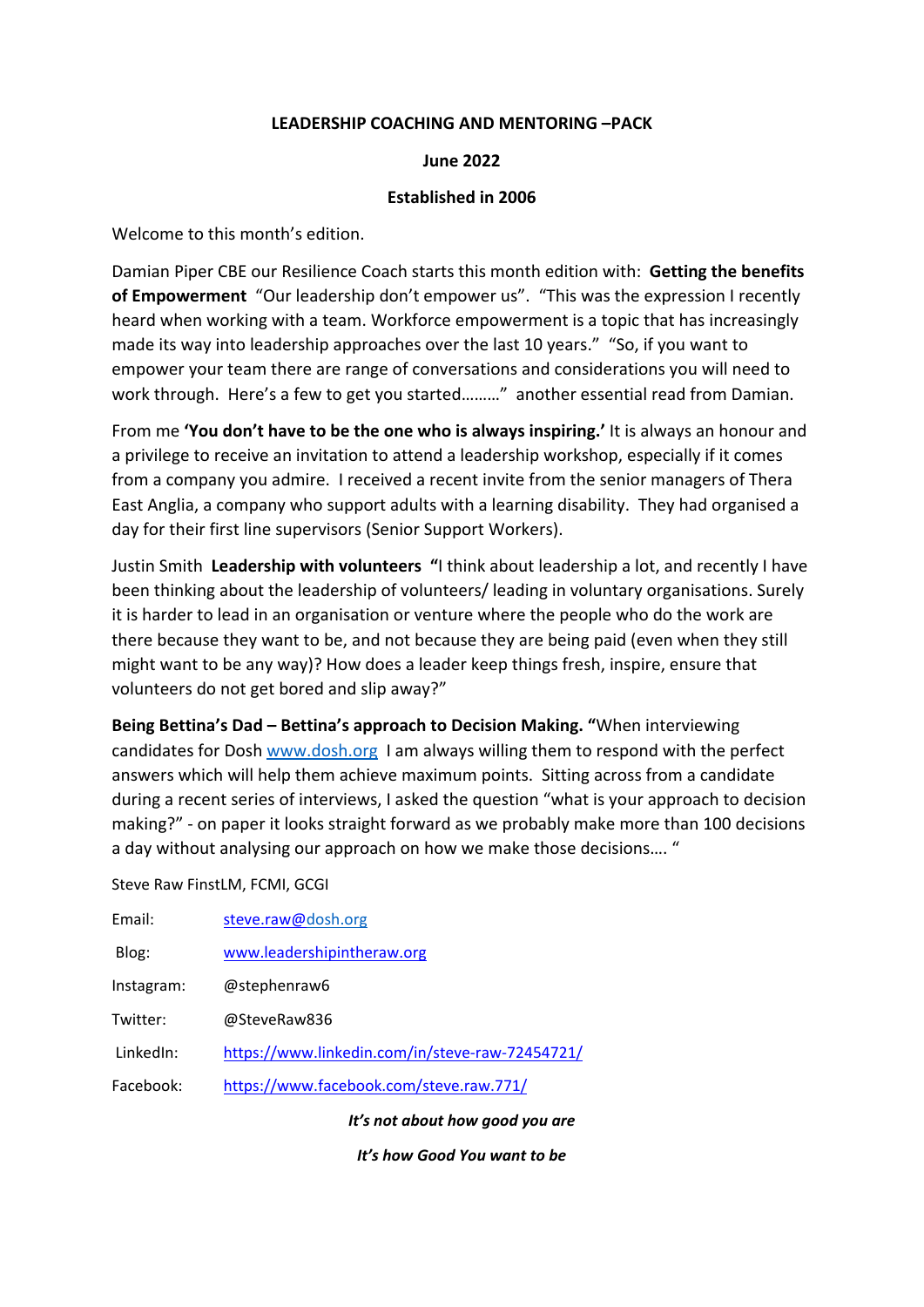# **Getting the benefits of Empowerment**

"Our leadership don't empower us". This was the expression I recently heard when working with a team. Workforce empowerment is a topic that has increasingly made its way into leadership approaches over the last 10 years. Companies like Amazon, Apple and Netflix talk of the benefits they have seen from empowering their workforces to deliver. Often this means shifting from a less command and control style of leadership. Organisations and the people within them are attracted to the allure of empowerment only to find that its harder than the soundbites to make work in practice. So, if you want to empower your team there are range of conversations and considerations you will need to work through. Here's a few to get you started:

- 1. **Empowerment means different things to different people**. One person's empowerment is another person's abandonment or straight jacket. It's important to establish what you mean by empowerment and recognise this isn't a one-off conversation. It needs an on-going dialogue as you test what's right for the different work you want to achieve.
- 2. **Guardrails, values, and purpose**. Whatever your definition of empowerment is you will want to agree what conditions are required for the delivery to take place. Talking through and agreeing with people what outcomes are required and what freedom they have to deliver is key. Many organisations refer to this as the guardrails for people to operate in. I'd go further and ensure that there is collective understanding of how the organisation's values and purpose relate to what is being done.
- 3. **It's one approach of many**. Being aware that empowerment is just one leadership approach is something not to lose sight of. I've seen some team's performance really suffer as they look to use a one size fits all leadership approach. For example, there are times when a more directive style of leadership is appropriate.
- 4. **Opportunity for development.** One of the great benefits of empowerment is that it encourages people to develop and stretch themselves. As the leader this can be wonderfully satisfying as you watch people grow. There is also the possibility of seeing people struggle which is not good. It can require patience and ultimately judgement to get the balance right. Chances are you won't get this right all the time so putting in place the right reviews is important.
- 5. **Don't forget your experience counts too**. Whilst great innovation and novel solutions can come from empowerment it's important to recognise that leadership experience counts too. You may find this generates frustration for some people. As they perceive you getting in their way or constraining their approach. However, to ignore or not utilise your experience can be costly and time consuming. Having this conversation with an individual or team can be tricky. Ignoring it is often worse.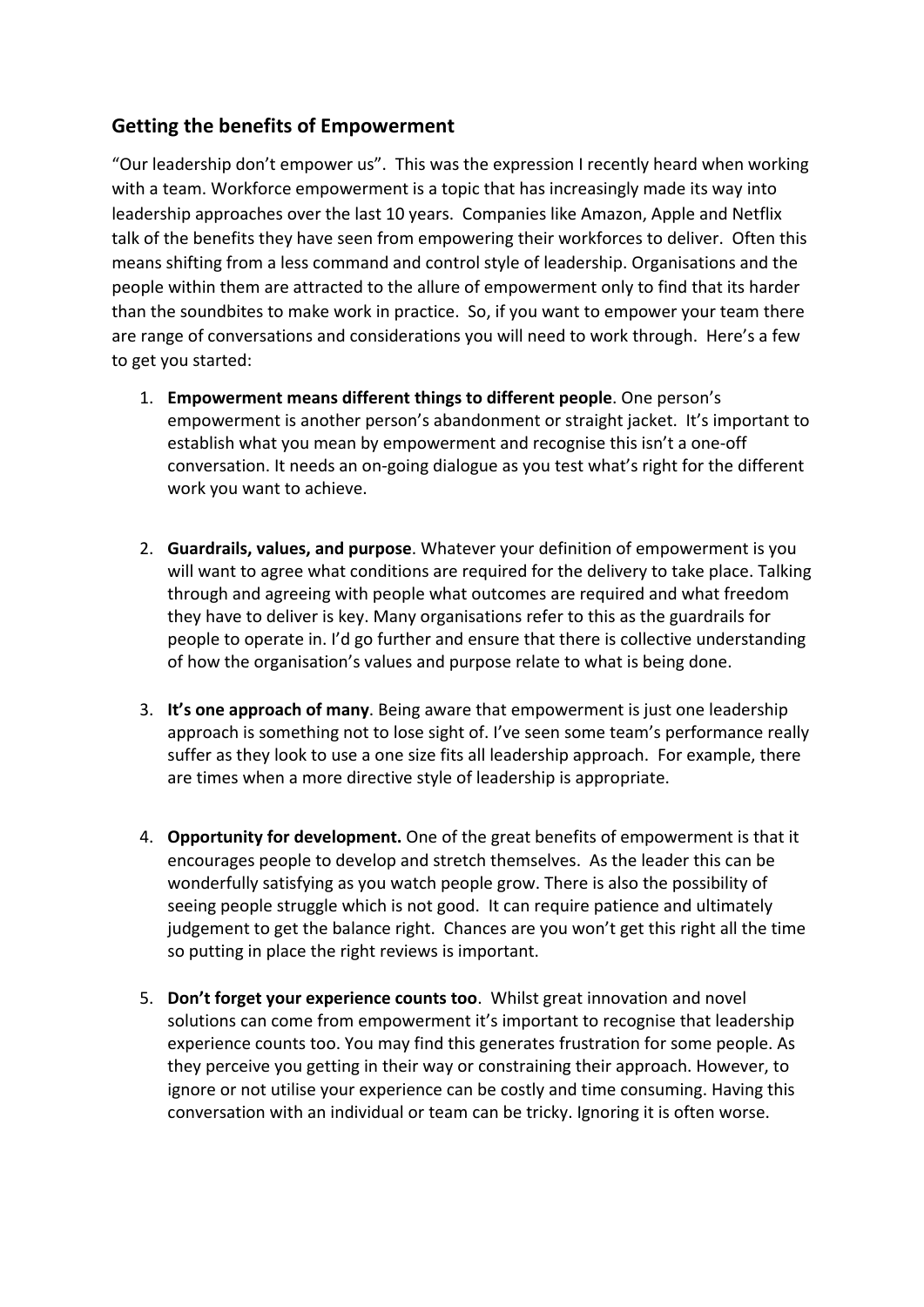6. **Wider environment and culture**. Considering the wider environment and culture is essential. The handling of situations where people might fall short is particularly important. If you overreact you could well be stifling future work as the team become overly cautious. When you get this right, you will create psychological safety which allows people to thrive. If the wider culture, you operate in is hierarchical then having less experienced team members delivering work could undermine their output. Simply because people do not understand empowerment properly. Being mindful of this and explaining what you are doing is one way to address this. Also recognising where it's not appropriate to use empowerment is judgement you will need to develop.

My experience of working in and with empowered teams is very positive. It takes time to bed in and requires trust to be effective. If this is something that interests you then why not start a conversation with your team this week. As always, I'm interested to hear how you get on.

Damian

#### [damian@effectivechallenge.com](mailto:damian@effectivechallenge.com)

**Damian Piper CBE** Change and Resilience Coach [www.effectivechallenge.com](https://protect-eu.mimecast.com/s/mv1NCwjkjFlqklf997in?domain=effectivechallenge.com) [www.effectivechallenge.com/podcast](https://protect-eu.mimecast.com/s/bxg-CxGlGHE7DEHw3d0h?domain=effectivechallenge.com) 



'To believe in something , and not live it, is dishonest' Mahatma Ghandi

## **You don't have to be the one who is always inspiring.**

A day spent with Thera East Anglia's leaders



It is always an honour and a privilege to receive an invitation to attend a leadership workshop, especially if it comes from a company you admire. I received a recent invite from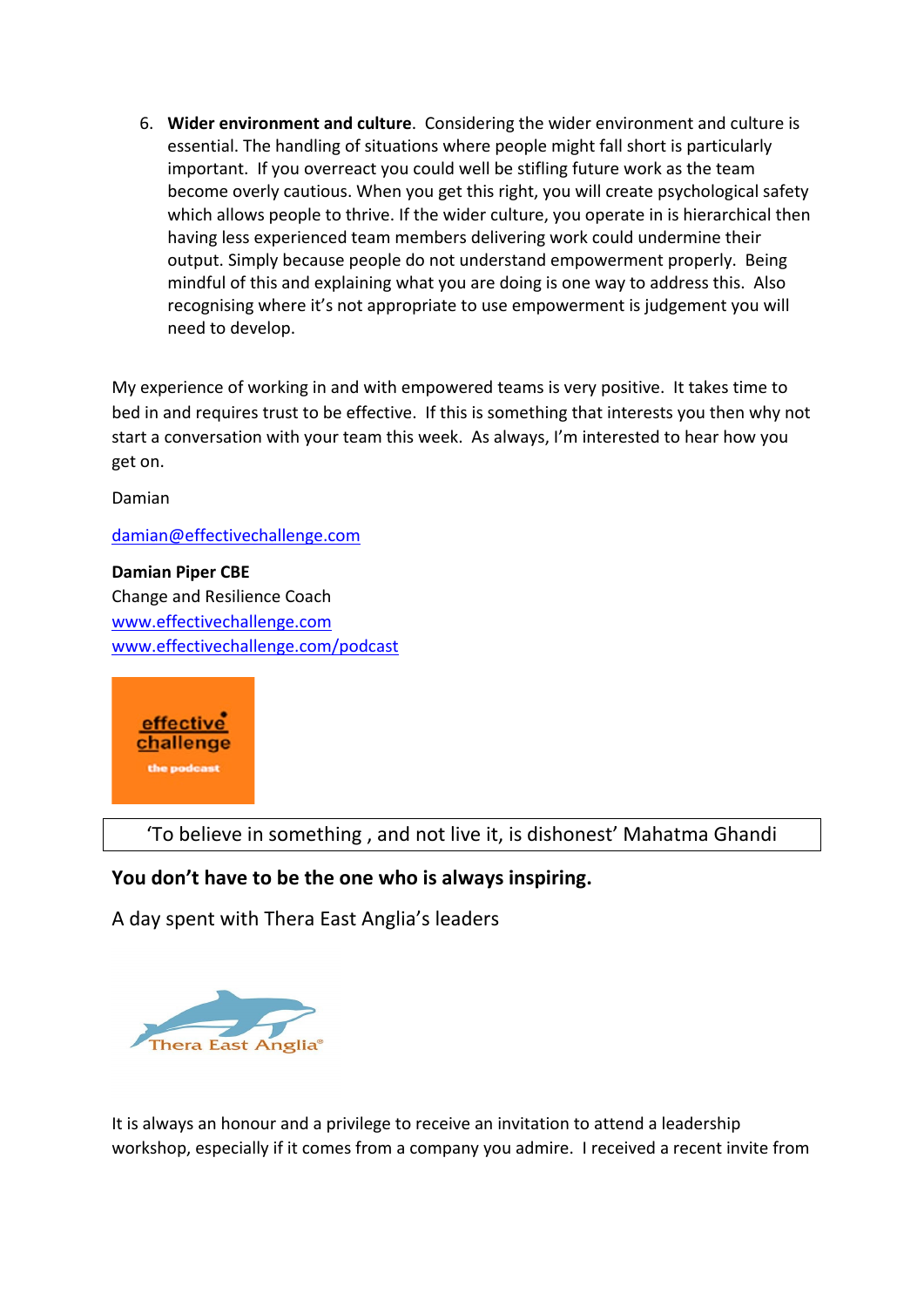the senior managers of Thera East Anglia, a company who support adults with a learning disability. They had organised a day for their first line supervisors (Senior Support Workers).

A scenic journey through country lanes took me to a village near Ely in Cambridgeshire. I was uplifted by the countryside and very much looking forward to the day.

Sitting down at a table with Laura, Sandra, and Jo - who are Senior Support Workers, I was quickly engaged with their insights on leadership, enjoying hearing their 'take' on effective leadership and being a role model for their colleagues.

The day focused on getting back to basics, having honest conversations about their role, the competencies required and how it impacts on their colleagues and the people they support (people with a learning disability).

# **5 things I got from the day & 1 Takeaway**

- 1. Hearing first-hand what challenges and what frustrates people.
- 2. What inspires people to do more and be more for the people they support. What was clearly evident from the conversations is that they are passionate about people with a learning disability.
- 3. The importance of role models and role modelling a key aspect of the role of Senior Support Worker is that they are role models for their colleagues. The conversation focused on leading by example.
- 4. Empowered to be able to lead (inspiring support workers) but also feeling able to offer supportive words, and to point people in the right direction.
- 5. Putting aside time in everyone's busy work schedule to invest in colleagues' leadership & development.

# **And 1 Take Away from Justin Smith Operations Manager for Thera East Anglia:** 'Anyone can lead when the plan is working'

Anyone Can Lead When the Plan is Working… Guest Post by Justin Smith – Leadership in the Raw

# **5 Enduring Leadership Questions (heard during the day).**

With a quick-fire answer from me:

- 1. What is the difference between a Leader and a Manager? *A. Managers make decisions – Leaders do the right things*
- 2. Are you born to be a leader, or do you learn to become one? *A. You become – and everyone is a leader in some shape or form*
- 3. Does it matter what your social background is to be an effective leader that your followers can relate to? *A. from experience in both careers NO! all that matters to people is that you* 
	- *genuinely care for them.*
- 4. Do you have to have served on the 'shop floor' to understand the issues staff have?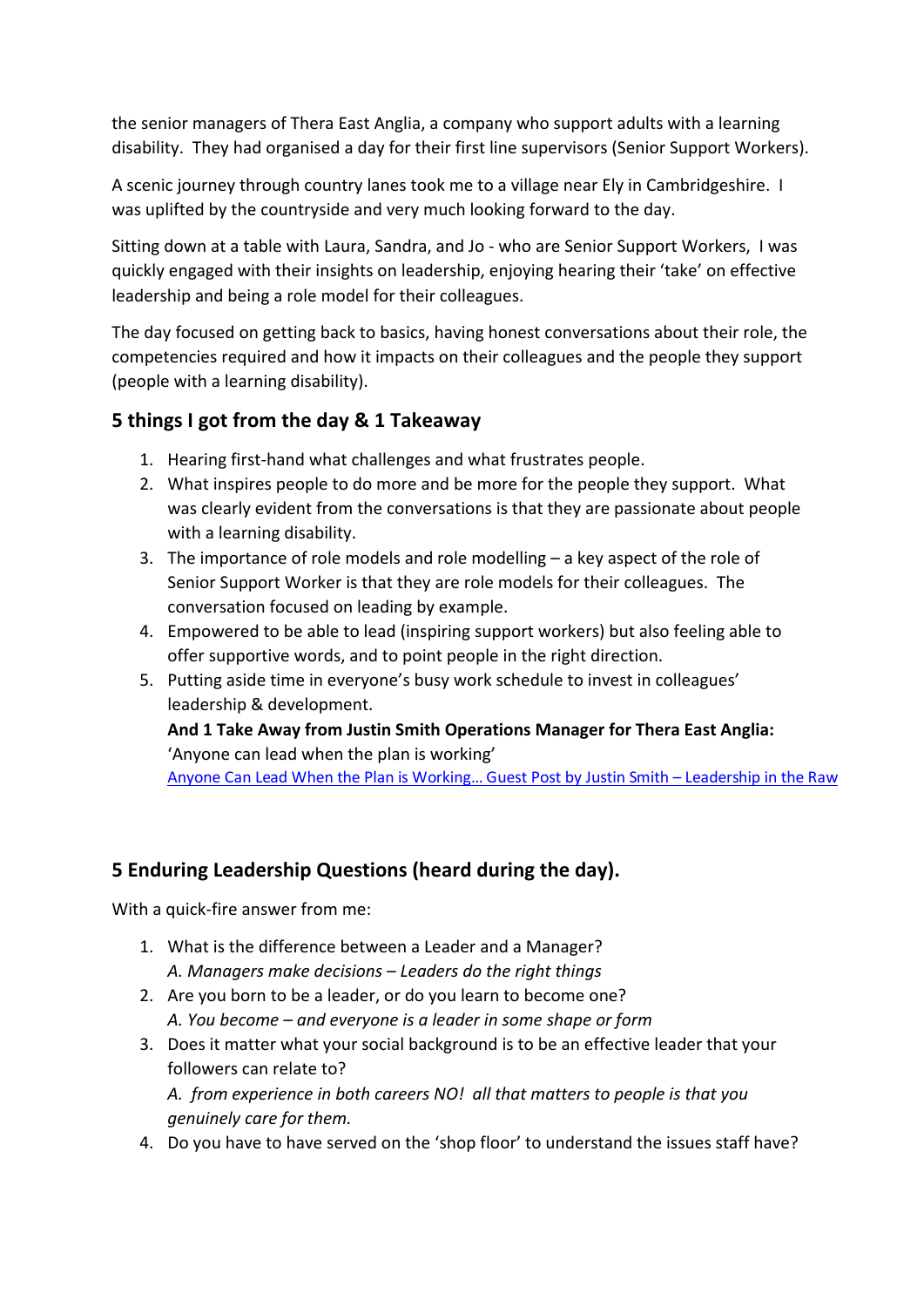*A. It helps to have had a similar experience, especially when it comes to making decisions.*

5. Do Leaders need to be extroverts? – during the workshops I had an opportunity to discuss this with Justin Smith and Yvette Ferguson the two senior managers who kindly invited me to their 'day'.

*A. I was reminded of an article by a friend and former colleague: David Sandell wrote: 'Charisma isn't always enough' [Charisma isn't always enough – Leadership in the](https://leadershipintheraw.org/2015/01/13/charisma-isnt-always-enough/)  [Raw](https://leadershipintheraw.org/2015/01/13/charisma-isnt-always-enough/) David is a successful businessman and an internationally recognised artist.*

## **5 Leadership MythBusters**

- 1. As the leader **you don't always have to the person inspiring** seek out people who will inspire you. They do this with their thoughts, ideas, and actions. You just need to listen.
- 2. You don't have to be the one with all the ideas if you surround yourself with talent, it is highly likely your colleagues' ideas will soon outnumber yours. I see this as a sign of success in the teams I have managed. Related: [The 3rd Leadership Lesson I learned – Surround yourself with Talent – Leadership in](https://leadershipintheraw.org/2022/04/14/the-3rd-leadership-lesson-i-learned-surround-yourself-with-talent/)

[the Raw](https://leadershipintheraw.org/2022/04/14/the-3rd-leadership-lesson-i-learned-surround-yourself-with-talent/)

- **3.** Management and Leadership is not the same thing. This was one of the questions during the leadership day and a specific question: what is the difference? The words "leader" and "manager" are used interchangeably, but the two functions are distinct. Managers set and enforce rules and control a group in order to accomplish defined goals. Both roles are necessary. The key is to strike the right balance.
- **4.** Leaders are not infallible. It's easy to see leaders as infallible. However, not only does everyone make mistakes, but those errors help us learn and grow.
- **5.** Leadership is not about titles! Leaders are often people who influence and inspire their colleagues, not necessarily the ones who hold positions of authority. My youngest daughter Bettina copes with a learning disability and autism is a leader, she has changed so many people's lives and their outlook on life while not holding a position of authority through a job title:

Being Bettina's Dad. Leading when you are not holding a Leadership Position. – Leadership in the Raw



On my long journey home, I had time to reflect on a day surrounded by 20 leaders, feeling fortunate to have had this time to hear what motivates and drives them to do what they do for people with a learning disability and….**once more realising that you don't always have to be the one inspiring.**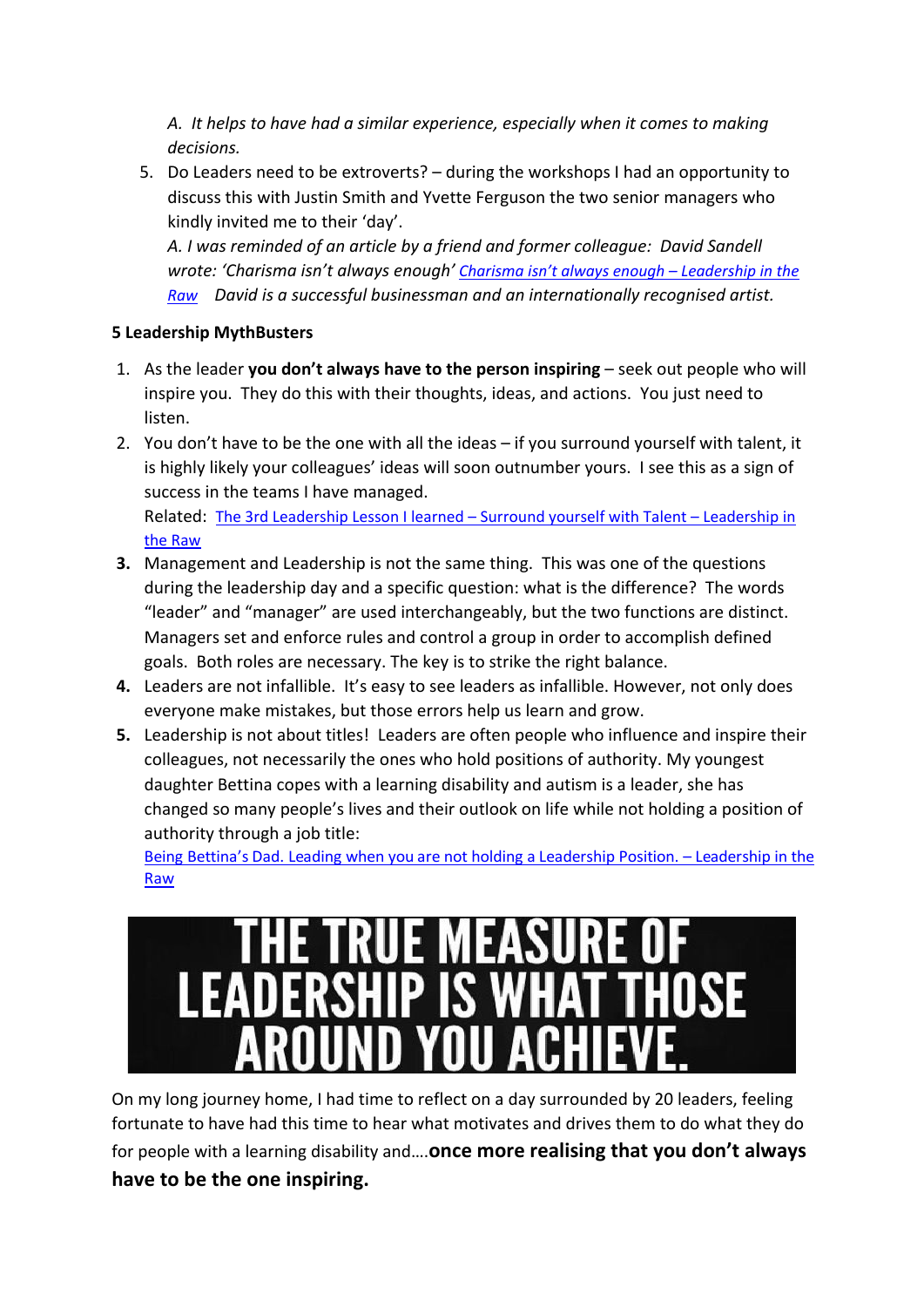

The venue for our leadership day - The Glebe is located next door to St Andrews Church, High Street, Sutton near Ely

Thera East Anglia can be found on the following platforms:

Web: [www.thera.co.uk](http://www.thera.co.uk/) 

Twitter: [Thera East Anglia \(@TheraEastAnglia\) / Twitter](https://mobile.twitter.com/TheraEastAnglia)

Facebook: [thera east anglia - search results | Facebook](https://www.facebook.com/search/top?q=thera%20east%20anglia)

LinkedIn THERA EAST ANGLIA: About | LinkedIn

#### Source: **Steve Raw** [www.leadershipintheraw.org](http://www.leadershipintheraw.org/)

'The meaning of life is to find your gift. The purpose of life is to give it away' William Shakespeare

## **Leadership with volunteers**

I think about leadership a lot, and recently I have been thinking about the leadership of volunteers/ leading in voluntary organisations. Surely it is harder to lead in an organisation or venture where the people who do the work are there because they want to be, and not because they are being paid (even when they still might want to be any way)? How does a leader keep things fresh, inspire, ensure that volunteers do not get bored and slip away?

A little research suggest that the mains reason people volunteer with to...

To contribute to their community To use their skills and experiences They have been personally affected by the cause they are volunteering in To explore their own strengths To network or meet new people Their friends/family also volunteer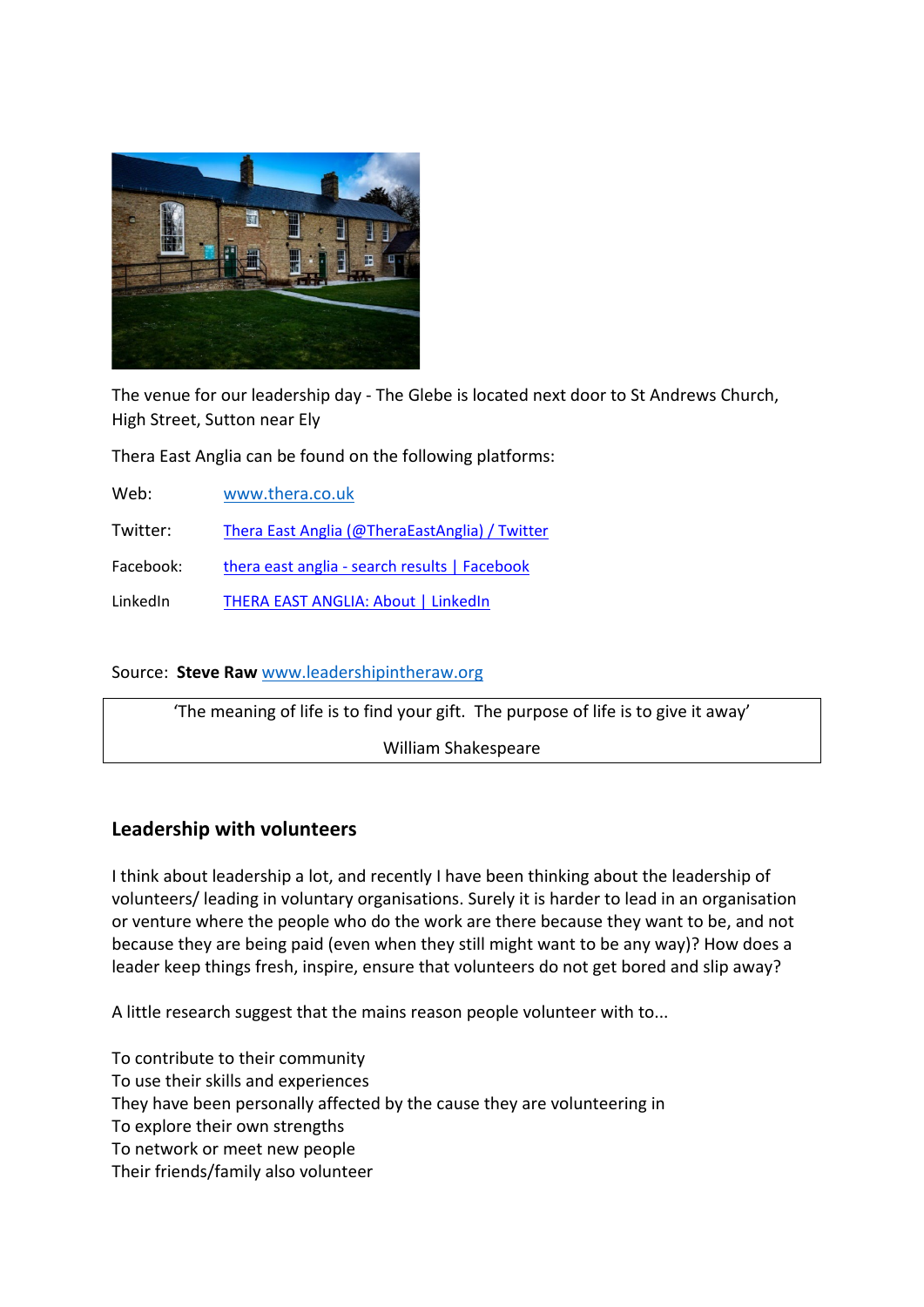Eric Burger, of the online volunteer hub How to Lead Volunteers | Nonprofit | VolunteerHub [Blog](https://www.volunteerhub.com/blog/lead-volunteers-tips/) gives seven tips on leading volunteers.

### **1. Form relationships**

Getting to know individuals, their quirks and motivations is really important. It is useful to remember a few things about them, their experiences, and skills.

## **2. Ensure commitment**

Sometimes, organisations are a little desperate, so they recruit less committed volunteers. It is essential to judge and ensure commitment, and then to reward that commitment via sound leadership.

### **3. Restate objectives and roles**

The absence of clarity can be damaging to an organisation's objectives. It is always wise to be sure that the overall objective and the objectives of individuals is clarified and kept at the forefront.

### **4. Recognise achievements**

Volunteers and not being paid. It is crucial that their efforts are recognised and their impact on objectives is openly celebrated.

### **5. Communicate**

Listen to volunteers, get to understand what motivates them. Steers goals based on having communicated with everyone.

### **6. Trust**

Volunteers need to know that you trust them and have faith in them. Mistakes might happen, but people need to be trusted all the same.

### **7. Invest**

Research suggest that voluntary organisations invest little financially into their ventures. Sound investment is wise in order to drive the objectives of an organisation/ venture.

The process got me thinking about my own experiences of leading volunteers. In late 2017 I was nominated to oversee the beginners running course, hosted by my local Athletics club -Ely Runners. I still lead it today. The 10-week course had been running for a few years and worked purely due to small number of LiRFs (Leaders in Running Fitness) and a couple of CiRFs (Coaches in Running Fitness). I quickly enrolled on my CiRF qualification, as I felt that to lead such an endeavour, it might be wise to back up my limited experience with some official knowledge!

The 10-week course is for true beginners to running, or people returning to running. It is very inclusive and very popular in my home City.

I decided I would ask a fellow CiRF, Charlotte, to mentor me through the first 10-week course, as I felt it was vital to have someone to consult and offer me tips and reflection. I am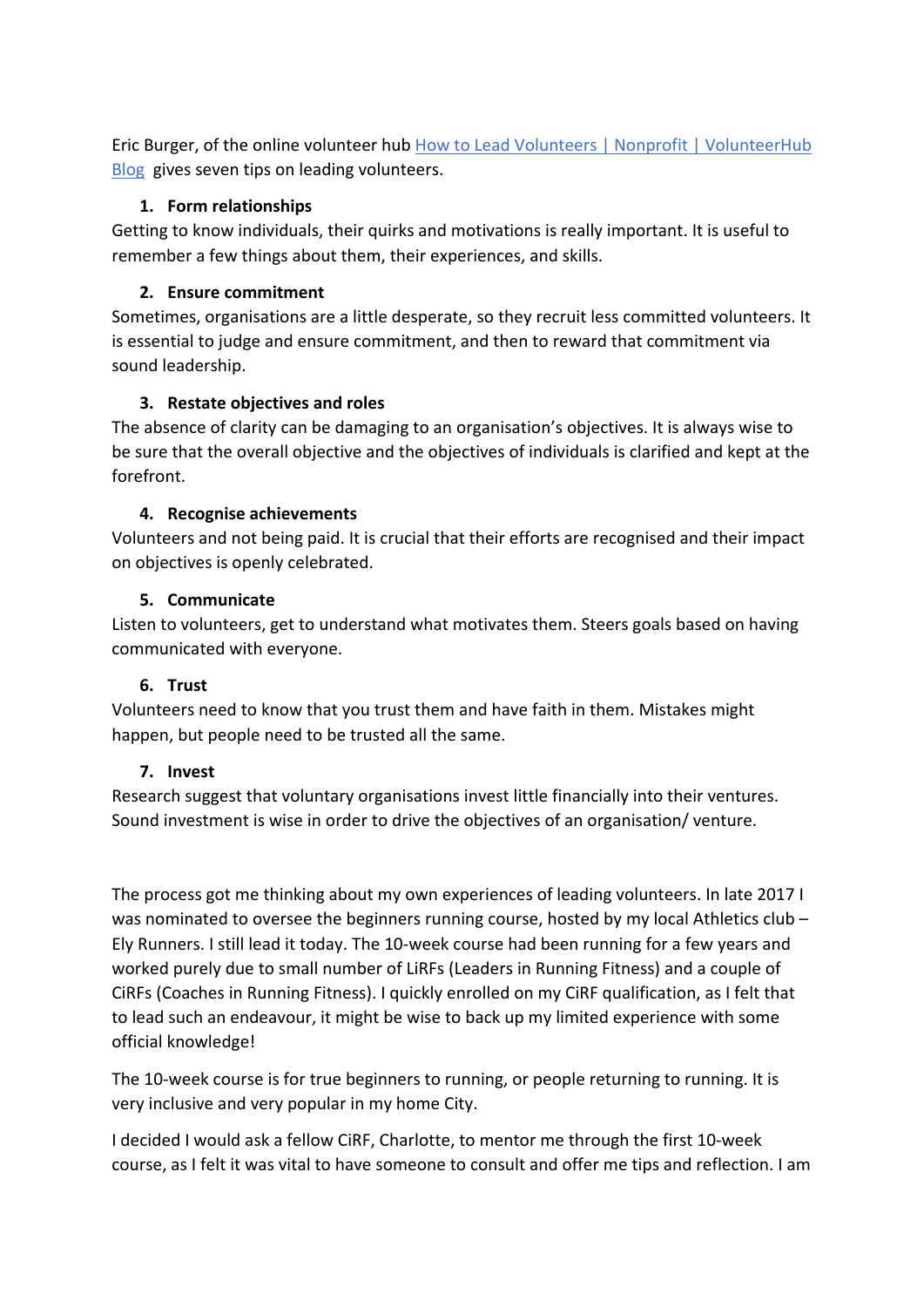not a naturally organised person, but I soon realised that I would have to cover a lot if I was to lead the course successfully. Marketing; risk assessing; organising the small payment expected from course participants; setting up communications with participants; thinking of the structure of the course and which coach/ leader should lead each session (and much more).

I soon found myself working with and leading a group of runners who were all more experienced that me and certainly more talented. This was scary stuff!

My marketing was via social media almost exclusively and drew upon the benefits of running for the local population, but also celebrating the fact that the course was fun and inclusive: thanks to the people who volunteer on the course.

I developed a few strategies, which I really hope to have helped to motivate each of the coaches/ leaders: each week during the course I mention to participants one of the many pearls of wisdom I have remembered from the coaches. For example, Lauren's tips around breathing; David's advice around nutrition; Jon's superb interval training; Charlottes excellent tips on running form: I ask them to explain to the group. I always thank the coaches in front of the participants at the end of the session (and get a round of applause going). I always email all participants (copying coaches in) during the evening of each session, mentioning what an excellent session the particular coach of the week led. Each week I add a group selfie (all participants and coaches) onto the club Facebook page. I wrote coach profiles and shared these with participants: this covered the many talents and achievements of the course coaches. I do my best to encourage newer coaches to lead sessions with support from a more experienced one. It is my hope that this inspires and motivates I hope so.



Picture: The coaches with Ely Runners beginners

I invested in the course by slightly increasing the number of coaches/ leaders and getting them on courses to become qualified.

I soon discovered that there is a more private aspect to leading a group of volunteers: they and the participants open up to you, and tend to tell you, their anxieties. A trusted ear has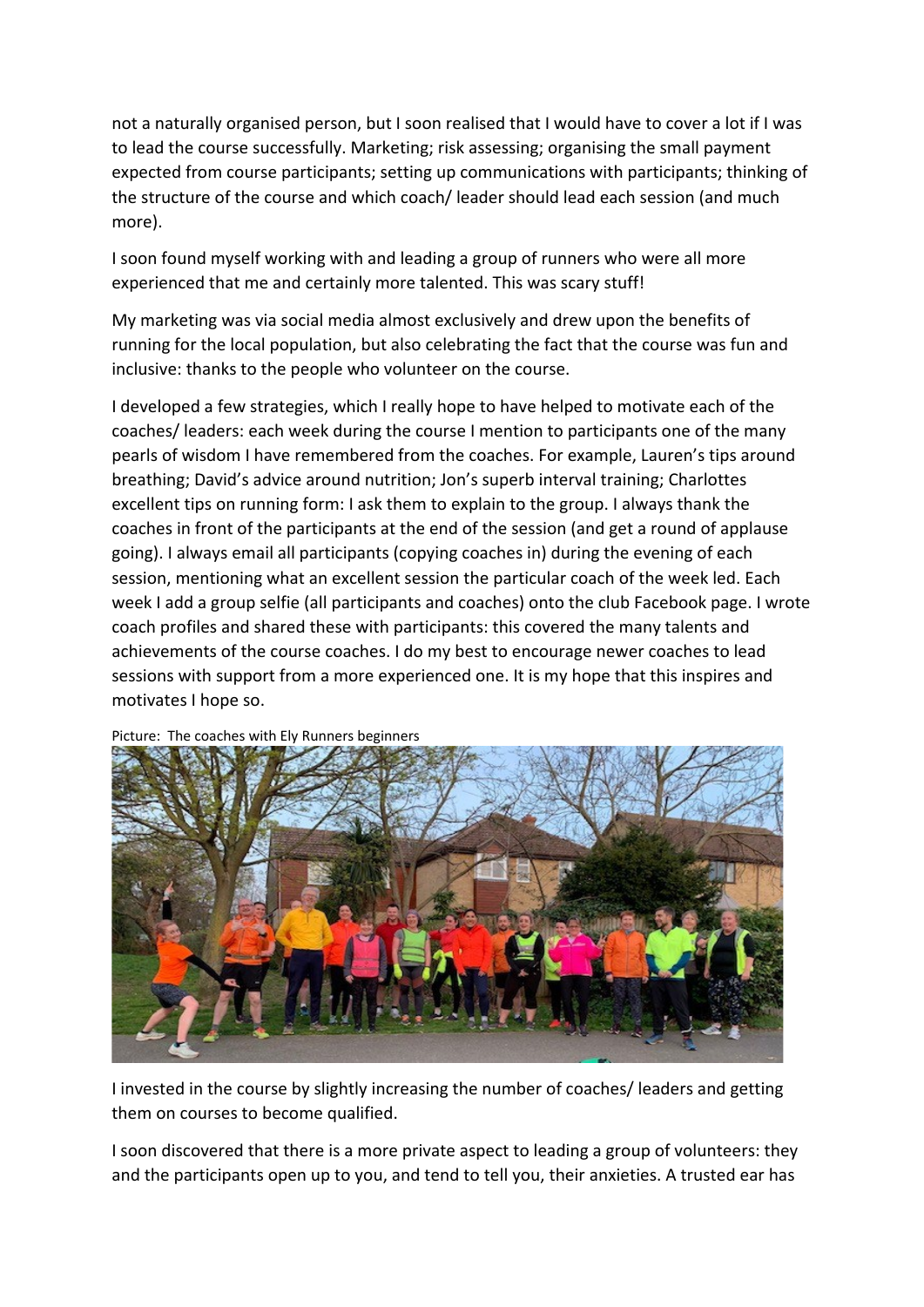become essential. Each coach's and participant's problems and thoughts are serious to them and should be treated as such. It has become important to listen carefully and help wherever possible.

Turnover is low among the coaches, with the same committed people showing up and helping in their own time, after work, in all kinds of weather.

I still have things to improve upon in my role as a leader on the course: we do not meet enough outside of the weekly sessions; I could push more for the club to invest in kit for the coaches; I should be looking into ongoing training and personal development for those who volunteer; I should do more to seek feedback from participants about each coach. I have work to do!

That being said, I sought the views and feedback of Ann, one of our newest volunteer coaches on the course. Ann offered me some of her observations.

- 1. The planning and communication have been efficient
- 2. Time has been made to ensure that all participants know that the coaches are volunteers
- 3. The shout out to coaches at the end of sessions has been appreciated
- 4. Mentioning specific coaches on the follow up email to participants has been appreciated
- 5. Ann feels I have been a driving force in making the whole club acknowledge the coaches
- 6. Ann felt grateful for support and reassurance when she first ran a beginners' session
- 7. Ann says I let her go with it and trusted her with a session I was not familiar with
- 8. Ann appreciates that I have tweaked sessions based on volunteer coach feedback
- 9. Ann feels that her coaching skills have been supported in a collaborative environment

Coach Lauren offered this feedback…

"I believe that to be a good leader you need to have empathy. Whether you're the Prime Minister of New Zealand, leading a team of fifty employees or leading a coaching session for those new to running, the ability to put yourself in the shoes of those you're working with sets you apart from other leaders and enables you to bring the best out of people. And in his role as a running coach and leader of the Ely Runners' Beginners' course, this is what Justin does so well. He remembers what it feels like when you first decide to make that decision to go running, when you turn up to your first training session with others, and when you first feel like giving up. He has been there, and he uses his own experiences to help others find a way through.

In addition, Justin always knows when to step back and give someone else time to shine. When another coach is leading a running session, Justin mucks in with the masses, listens to the coaching instructions and ensures that he leads by example, taking on feedback and highlighting the good work done by his Fellow coaches, which in turn gives them the confidence they need to grow as a coach.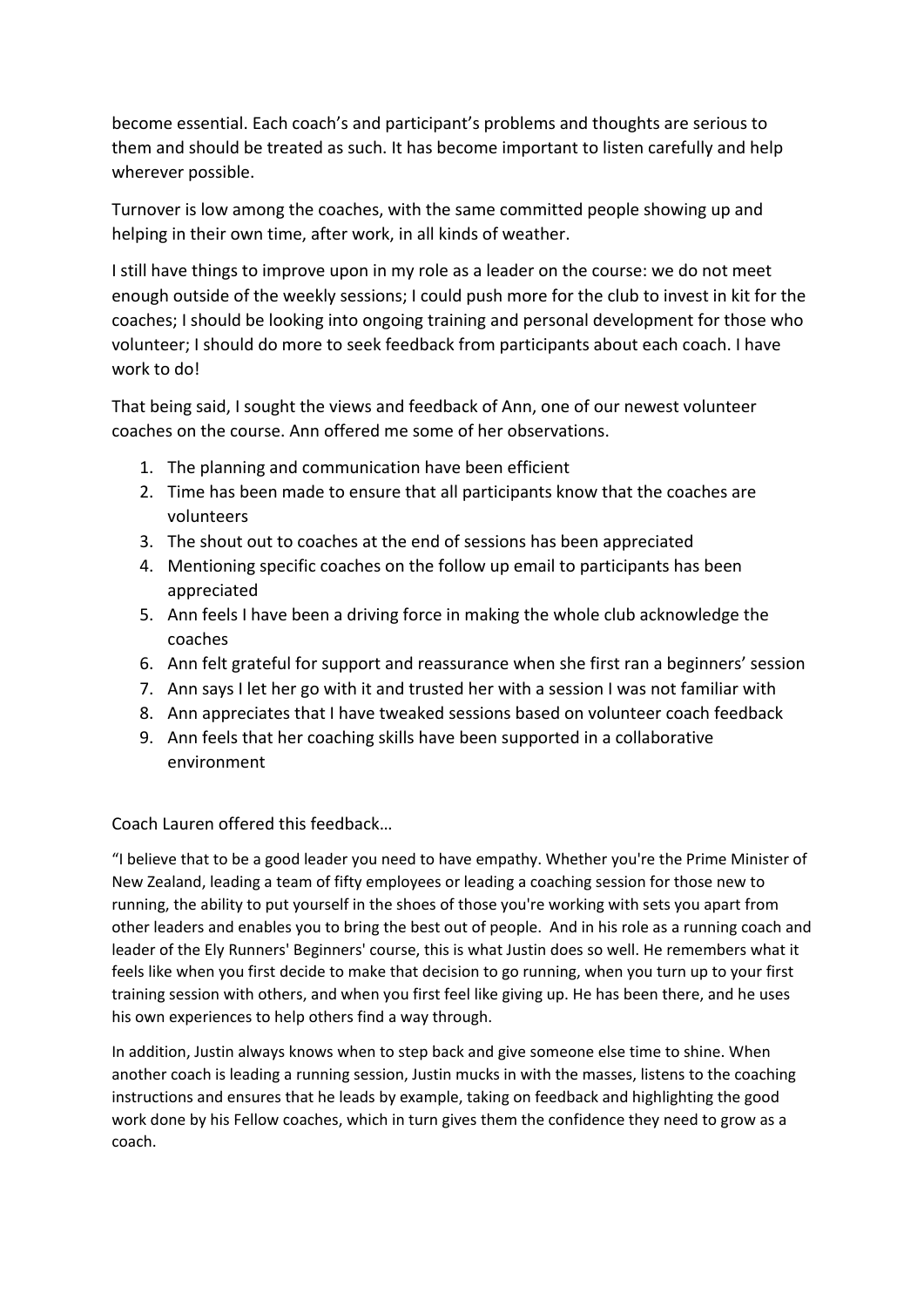And the best bit? Justin does all of this with a huge smile on his face, and his energy, enthusiasm and sense of humour all play a huge part in making him the kind of leader that people can relate to and respect in equal measure."

I share this feedback not to be self-celebratory (although I am not beyond the odd pat on my own back!), but to match it to what I have read about the leadership of volunteers, and to understand what works, so I can keep doing it!

I have wondered where my experience of leading volunteers (and Ann's and Lauren's feedback) fits with the tips offered by Ed Burger. I won't try to analyse that: I will leave that to the reader. What I will say though is that I am definitely under no illusion as to what extent my role has contributed to what the Ely Runners beginners' course coaches do. I am sure they would do it without me! They are all passionate about running, introducing new people to running, and seeing the progress beginners make. To this end, their motivation comes from their own passion and seeing the outcomes for people new to running.

I will leave this with two thoughts

- 1. Leading is tough; I think leading people who are volunteering brings additional challenges, but there are still overlaps with leading when the people involved are not volunteers.
- 2. What can I learn from leading volunteers that can be transferred into my work?

### **Justin Smith TEA Operations Manager and Coach in Running Fitness with Ely Runners.**

#### [Ely Runners](https://elyrunners.co.uk/)

## **Being Bettina's Dad – Bettina's approach to Decision Making**



When interviewing candidates for Dosh [www.dosh.org](http://www.dosh.org/) I am always willing them to respond with the perfect answers which will help them achieve maximum points.

Sitting across from a candidate during a recent series of interviews, I asked the question "what is your approach to decision making?" - on paper it looks straight forward as we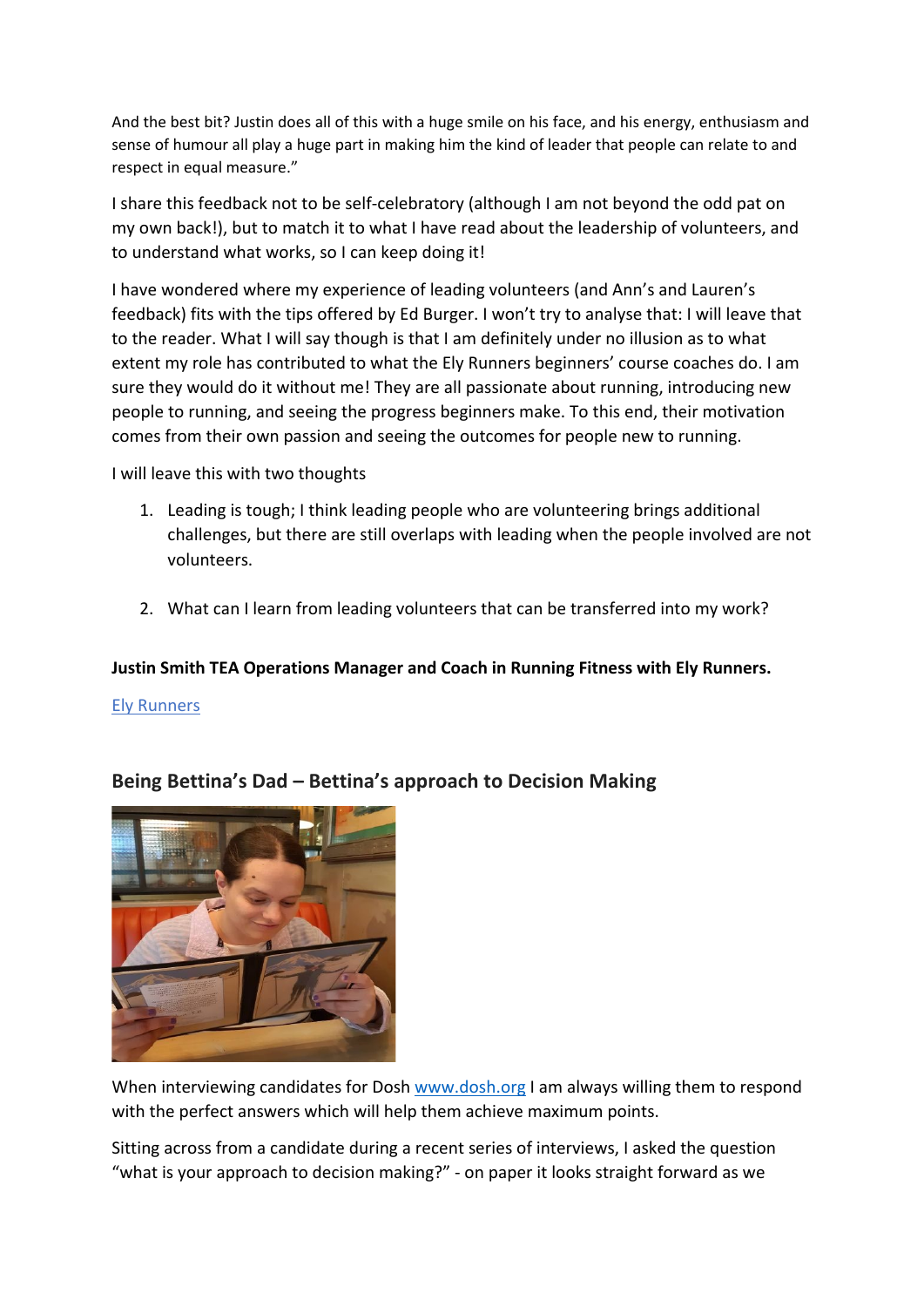probably make more than 100 decisions a day without analysing our approach on how we make those decisions, so perhaps this is the reason some of our candidates get a stuck on a response.

As I ask the question, I wonder how I would respond if I was the candidate? My next thought is, I know someone who has a number of different strategies for making decisions and if ever I am asked this interview question and want to score the maximum points, I think I will 'borrow' Bettina's approach.

Bettina lives at home with her family and we spend lots of time with her every day, however, during this weekend I have given it extra thought, observing Bettina's approach to decision making. Some of these strategies may not come as a surprise to you; although some may give you pause for thought.

#### **Bettina's '5' Approaches to Decision Making:**

**1. Bettina uses her senses** 



I observe how Bettina uses her five senses:

- At the dinner table, especially if Joyce has created something we have not had before (this is not unusual as Joyce is an amazing cook and baker). All 5 senses are in play, including hearing: what are the others saying around the table about our meal?
- To multitask. Sitting on the sofa with Bettina watching YouTube videos together, I can see by the tilt of her head she is listening for movement from the kitchen, she can smell cooking, so Bettina knows soon we are both going to be called into the dining room. Before this happens though we continue watching YouTube videos as well as watching the TV in the background (is there a better option on view for Bettina?). At any moment Bettina will make her decision to stand up, remove her spectacles, and be ready to be first in the dining room. (I would get knocked over in the rush if I tried to compete!)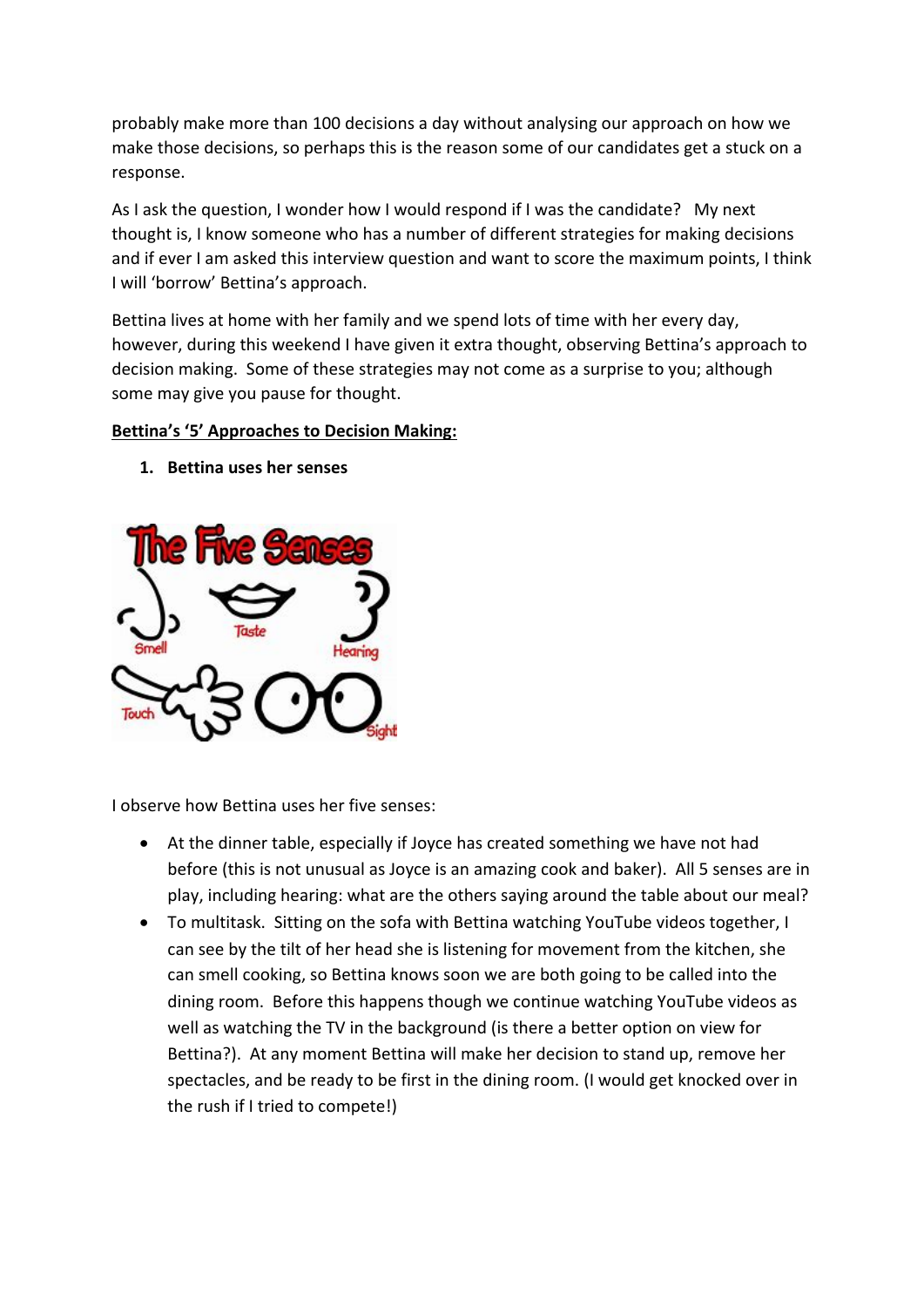## **2. Trust – in the people who are significant in her life to support you with a decision**

We often need those people who are significant in our lives to help us make decisions. Bettina is no different; she places great importance in 'Trust' before she will allow you into her decision-making process. Trust is something to be earned:

*Reliability.* Someone whom you can believe in and rely on

*Honesty* – By being honest, she becomes confident in you and your support.

*Responsibility* – You take your obligations to Bettina seriously – she is incredibly vulnerable so you can never let her down

*Consistency* – As Joyce tells me, stick with the plan! If you say you are going somewhere with B*ettina and you have communicated each stage of the plan with her, you must always stick to it*

*Belief* – You demonstrate that you believe in Bettina - her hopes, dreams and expectations

**[https://leadershipintheraw.org/2015/07/28/being-bettinas-dad-trust-is-a-gift-you-must](https://leadershipintheraw.org/2015/07/28/being-bettinas-dad-trust-is-a-gift-you-must-earn/)[earn/](https://leadershipintheraw.org/2015/07/28/being-bettinas-dad-trust-is-a-gift-you-must-earn/)** 

#### **3. Trusts her instinct**

Bettina has always lived by her instincts which are also part of her survival mechanism living in a world that can be confusing, at times distressing, and often frustrating.

Bettina relies on her instinct to make quick, (sometimes) impulsive decision(s), respond to emergencies and perceived dangers based on:

- Experience
- Self-belief
- The right to make a mistake

What is the Secret of SUCCESS? "RIGHT DECISIONS", How do you make Right Decisions? EXPERIENCE", How do you get Experience? "WRONG DECISIONS!".....! SheelaJain.Com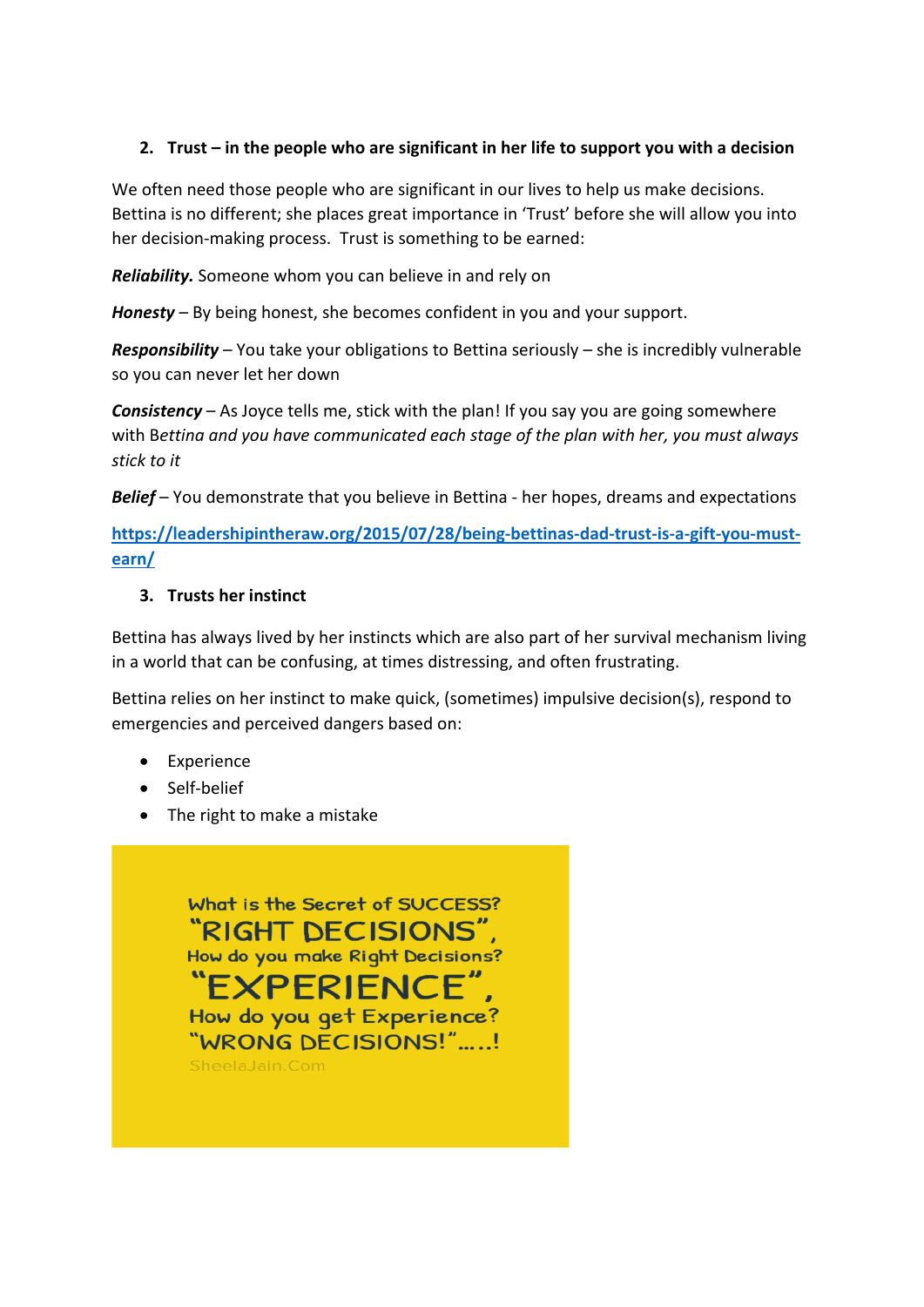### **4. Procrastinates on Purpose**

There are 'decisions' Bettina knows she needs to make but doesn't feel she needs to make them right now. Bettina refuses to be pressured by others.

Bettina will procrastinate on purpose when:

- She feels she does not have all the information or facts in front of her to make her decision
- She doesn't feel the decision is important and/or urgent
- Bettina has other priorities that she needs to work through first
- It is possible the decision will no longer need to be made and the issue simply goes away
- It is an opportunity to delegate e.g., if I can leave it long enough my dad will do it for me.
- Bettina 'shapes the ground' if the occasion demands it and only when the ground is shaped to her satisfaction, will Bettina make the decision.

Without prior warning Bettina often makes the decision because the time is right for her.

"When I feel lost & can't make a decision, I just stop & get quiet. I take time out" Kim Cattrall

## **5. Commits to the decision**

Whether Bettina makes an impulsive decision or whether she has taken her time, once she has made the decision, she commits to it totally and there is no going back.

Bettina brings concentration and relentless focus to her decision:

- Getting her game face on a look that I recognise that says that mentally she is getting into her positive mind-set.
- I could almost hear her brain ticking as she makes her plan and what her priorities are going to be
- Her body language (and her facial expression) is clear and open. She does not want to be disturbed until she has finished.
- She repeats a mantra to her herself. She does this often and I believe it helps her concentration and keeps her focused on the decision she has made
- Bettina brings all her thoughts to bear on the activity, fixing her attention and efforts on the decision, not allowing anything to distract her until she has fulfilled her objective

[https://leadershipintheraw.org/2016/11/10/being-bettinas-dad-bettinas-lessons-in](https://leadershipintheraw.org/2016/11/10/being-bettinas-dad-bettinas-lessons-in-concentration-and-focus/)[concentration-and-focus/](https://leadershipintheraw.org/2016/11/10/being-bettinas-dad-bettinas-lessons-in-concentration-and-focus/)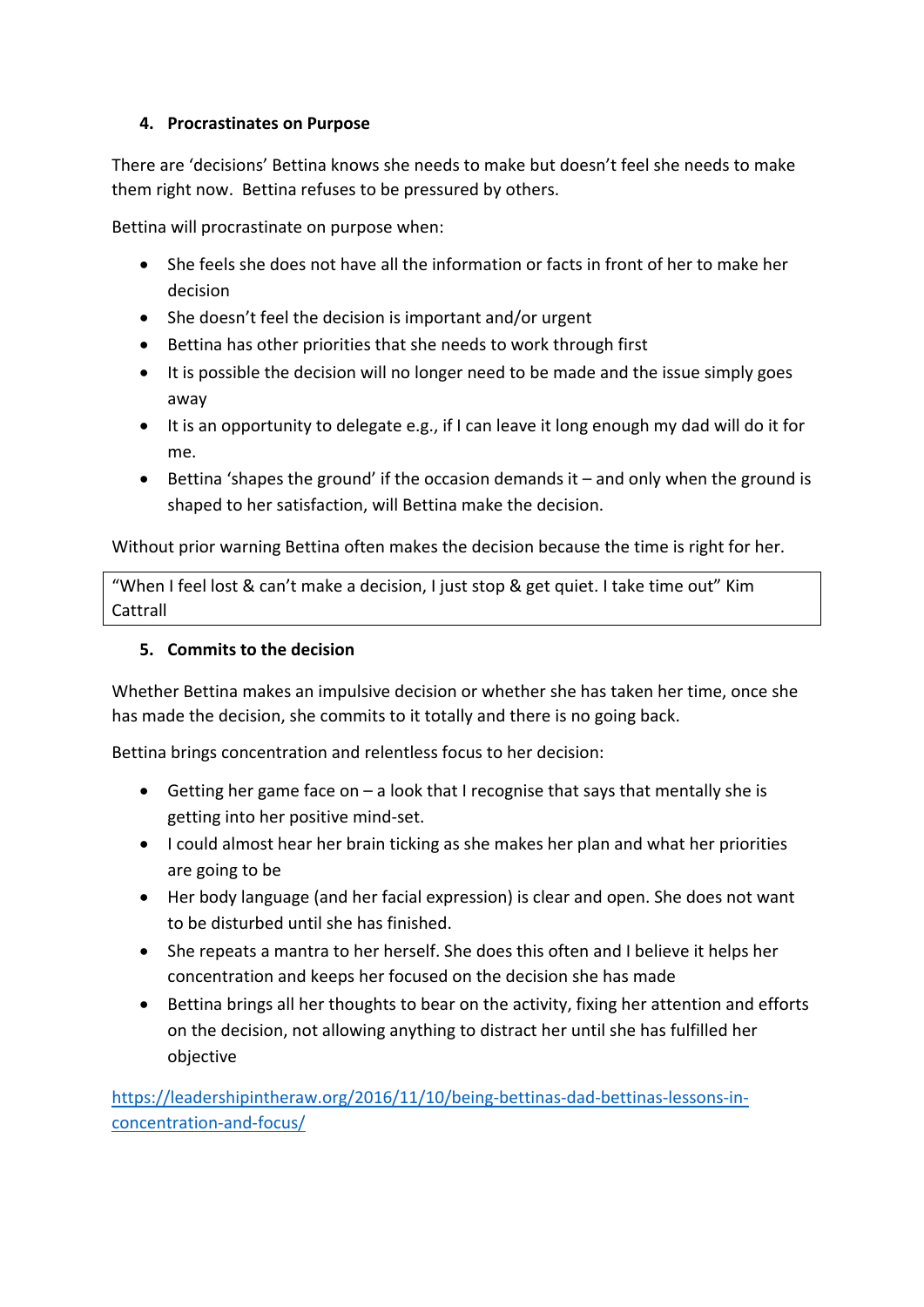Always go with the choice that scares you the most, because that's the one that is going to help you grow." Caroline Myss

#### **Bettina's Five 'Quick Tips' for an approach to Decision Making**

- $\checkmark$  Don't be rushed into making a decision until you are ready
- $\checkmark$  You can only make the best decision with the information in front of you so don't second guess
- $\checkmark$  Just because it is urgent for someone else, it doesn't necessarily mean it is urgent for you
- $\checkmark$  Don't make their problem your problem
- $\checkmark$  Have you made this decision before? Did it work out ok? Then do it again. No point in reinventing the wheel
- $\checkmark$  is the decision the best one not just for you but also for the people who are significant in your life?
- $\checkmark$  Once you have made the decision, commit to it.

#### **Bettina makes a decision for me…………….**

Bettina takes a step back in front of me and examines both shirts I am holding up. "That one" Bettina is pointing to the shirt in my left hand. We are both in a 'Crew Clothing' shop in Southwold (Suffolk, UK) and I couldn't make up my mind which shirt to buy. I've always trusted Bettina's judgement!

There are times when it is ok to take a break from decision making, well that was my excuse. Thanks Bettina you made the right decision (for me!)



Source: **Steve Raw** [www.dosh.org](http://www.dosh.org/)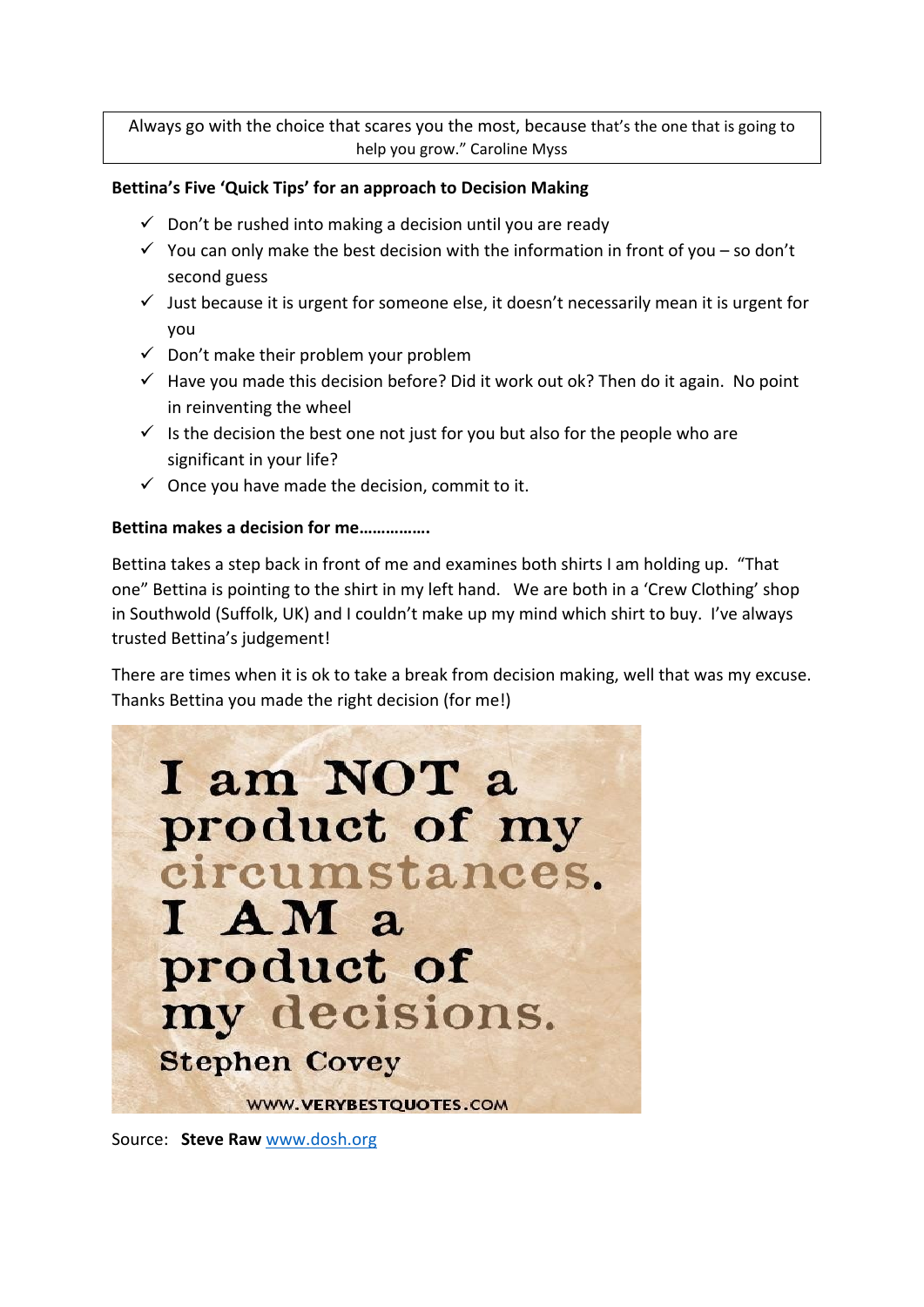# **What to Do When You Don't Feel Like Doing Anything**

# **By Chris Widener**

In all of my interactions with people, I've never found anyone, regardless of their level of success, who doesn't sometimes find themselves simply not wanting to do the things that they need to. It is a part of human nature for there to be times that, in spite of all that we need to do—and even desire to—we will find ourselves not wanting to do anything. What separates those who will become successful from those who will maintain the status quo is what we do at those very crucial moments in time. When we are making that decision, the successful choose to [find the inner motivation](https://www.success.com/9-ways-to-motivate-yourself-when-youre-stuck/?utm_medium=email&utm_source=hs_email&utm_campaign=Inside%20SUCCESS&utm_content=216110891&utm_medium=email&utm_source=hs_email&utm_campaign=Inside%20SUCCESS&utm_content=216110891) that will enable us to conquer our complacency and move on in action. I find that I confront this issue in my life on a regular basis, so the following success strategies are not merely pie in the sky techniques, but proven ways to get yourself to get up and go even when you don't feel like doing anything.

### **Honestly evaluate whether or not you need a break.**

This is usually the first thing that I do when I find that I don't want to get to a specific action. The fact is that at times we will have been working very hard and the lethargy we are feeling is really our body and emotions telling us that we simply [need a break.](https://www.success.com/what-good-self-care-looks-like/?utm_medium=email&utm_source=hs_email&utm_campaign=Inside%20SUCCESS&utm_content=216110891&utm_medium=email&utm_source=hs_email&utm_campaign=Inside%20SUCCESS&utm_content=216110891) This is where it takes real intellectual honesty, because sometimes even when we don't need a break our mind is still telling us we do—and sometimes we do actually need a break.

I'll give you a good example—I don't particularly like to exercise, but I do almost every day. Sometimes before going to the club I find myself thinking about how I just don't feel like going. Most of the time I am just feeling lazy. However, sometimes I realize that my body needs a break. So from time to time, I will take a one- or two-day break from working out. The benefits of this are twofold: One, my body gets a break to regenerate itself. Two, after a day or two, I begin to miss my workout and eagerly anticipate returning to the gym.

As another example—perhaps you are a salesman who has been phoning clients for a week straight, day and night. You wake up one morning and just don't feel like doing it anymore. To give yourself time to rest, take a break for the morning. Go to a coffee shop and read the paper. Go to the driving range and hit some golf balls. [Take a break](https://www.success.com/stuck-on-a-problem-take-a-break/?utm_medium=email&utm_source=hs_email&utm_campaign=Inside%20SUCCESS&utm_content=216110891&utm_medium=email&utm_source=hs_email&utm_campaign=Inside%20SUCCESS&utm_content=216110891) and then get back to it!

### **Start small.**

I'm at a point in my workout schedule where a typical day for me consists of 30 to 45 minutes of aerobic exercise and about 30 minutes of weight lifting. So when I find myself not wanting to get up and go to the gym, I will sometimes make a commitment to go and just do a smaller workout. Instead of deciding not to go, I'll commit to doing 15 to 20 minutes of aerobic exercise and 15 to 30 minutes of weight lifting. This is beneficial for two reasons. One, I actually get some exercise that day. And two, it keeps me from getting into a cycle of giving up when I don't feel like moving toward action.

Maybe you are a writer who simply doesn't want to write today. Instead of the long day of writing you had planned, decide that you will at least outline a couple of new articles. You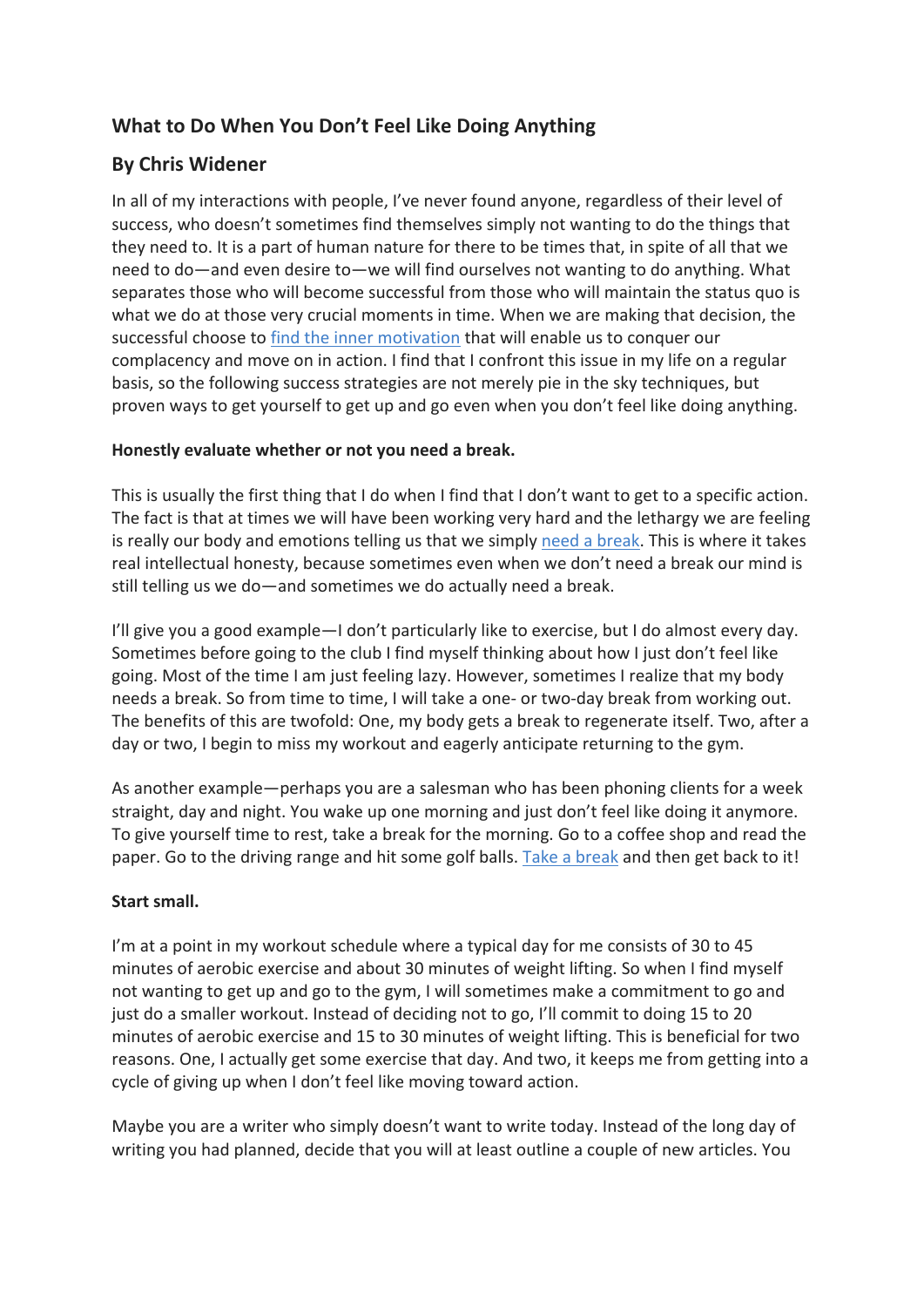will still get some work done, and afterwards you may find that you put yourself into the writing mood after all.

### **Change your routine.**

I have found that [what keeps my mind healthy](https://www.psychologytoday.com/us/blog/the-athletes-way/202112/want-keep-your-mind-sharp-keep-your-body-strong?utm_medium=email&utm_source=hs_email&utm_campaign=Inside%20SUCCESS&utm_content=216110891) is what burns the most calories, like doing 30 to 45 minutes on the treadmill every day. Now let me be very blunt: I find running on the treadmill to be extremely boring. Usually, I can get myself to do it, but sometimes I need to vary my routine. So instead of 30 to 45 minutes on a treadmill, I will break down my aerobic exercise routine into a number of different areas. I will do 10 to 15 minutes on treadmills, 10 to 15 minutes on the reclining cycle, 5 to 10 minutes on the rowing machine, 5 to 10 minutes on the stair stepper and then back onto the treadmill for 5 to 10 minutes. I still get my exercise, but I'm a lot less bored.

Alternatively, maybe you are in construction, and you have been working on the plumbing for a week, and it is getting monotonous. Don't do the plumbing today! Go frame-in the office.

### **Reward yourself.**

One way that I [motivate myself to do something](https://www.success.com/6-simple-ways-to-find-motivation-in-your-everyday-life/?utm_medium=email&utm_source=hs_email&utm_campaign=Inside%20SUCCESS&utm_content=216110891&utm_medium=email&utm_source=hs_email&utm_campaign=Inside%20SUCCESS&utm_content=216110891) when I don't feel like doing it is to tell myself that if I get through the work that I need to, I will give myself a little reward. For instance, I may tell myself if I get up and go to the club I can take 5 to 10 minutes off my treadmill exercise, which will shorten my workout routine, and I'll allow myself to sit in the hot tub for a few extra minutes. Hey, it works!

Maybe you are a mortgage broker who feels like sleeping in. Tell yourself that after the next three mortgages you close you will take your kids to the fair or your spouse to the movies. Maybe you'll give yourself a night on the town with old friends.

### **Reconnect the action with pleasure rather than pain.**

[Psychologists have long told us](https://digitalcommons.uri.edu/cgi/viewcontent.cgi?article=1068&context=kinesiology_facpubs&utm_medium=email&utm_source=hs_email&utm_campaign=Inside%20SUCCESS&utm_content=216110891) that we humans tend to connect every action with either pleasure or pain. Tony Robbins has popularized this even further with something he calls "neural associations." When we are finding ourselves lacking motivation, it is probable that we are associating the action that we are thinking about with pain rather than pleasure. For instance, when I'm considering not going to the health club on any given day, I am usually associating going and working out with having no time, the pain of exercising and weightlifting or the boringness of running on a treadmill for an extended period of time. What I can do to re-associate is to remind myself that by going in and doing my exercise I will [feel better about myself,](https://www.success.com/why-focusing-on-your-personal-growth-now-is-more-important-than-ever/?utm_medium=email&utm_source=hs_email&utm_campaign=Inside%20SUCCESS&utm_content=216110891&utm_medium=email&utm_source=hs_email&utm_campaign=Inside%20SUCCESS&utm_content=216110891) I will lose weight and I will live longer. This brings me pleasure. When we begin to run those kinds of tapes through our minds, we find our internal motivating force unleashed and [change our attitude](https://www.success.com/why-attitude-matters/?utm_medium=email&utm_source=hs_email&utm_campaign=Inside%20SUCCESS&utm_content=216110891&utm_medium=email&utm_source=hs_email&utm_campaign=Inside%20SUCCESS&utm_content=216110891) about the action that we are considering.

Maybe you are a counselor who really doesn't want to spend the day listening to people. Your association may be that it will be boring, or that you will be inside while it is sunny outside. Instead, reassociate yourself to the truth of the matter: Someone will be better off